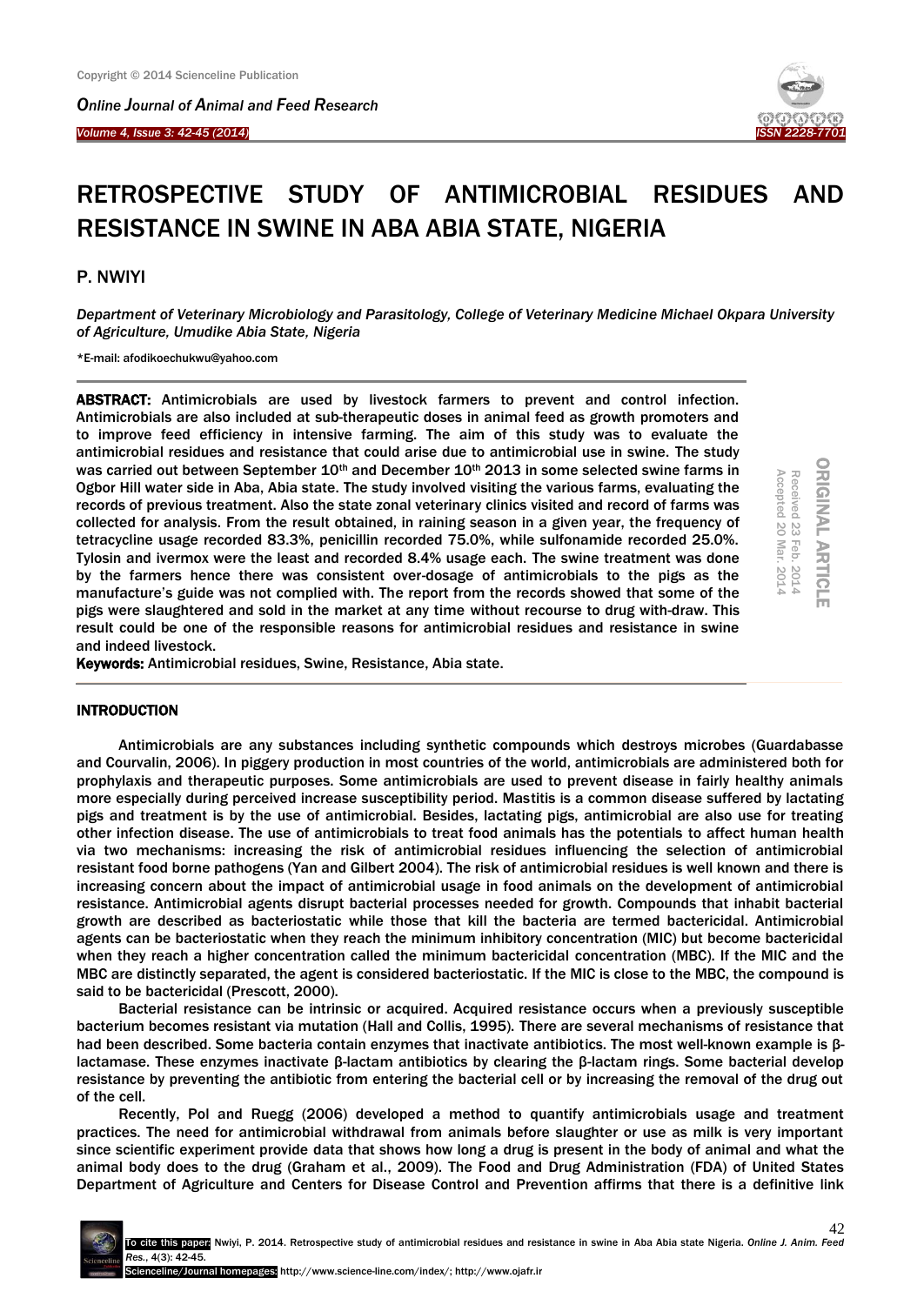between the routine, non therapeutic use of antibiotics in food animal production and the challenge of antimicrobial resistance in humans (Gilchrist et al., 2006). Some researcher reported use in livestock production was a factor in the high prevalence of antibiotic resistant bacteria in Korea (Pereira and Siqueira–Junior, 1995). The relatively high usage of antimicrobials in livestock production had lead to the banned use of antibiotics as growth promoters in livestock (Woo-Joo and Seung, 1998). The objective of the study is to evaluate antimicrobial usage in swine by pig farmers and possible resistance.

#### Concern for Antibiotic Resistance:

Of late, there has been increased concern about the use of anti – microbial in animals contributing to the rise in antibiotic resistant infections in humans. The use of antimicrobials has been linked to the rise of resistance in every drug and species where it has been studied, including humans and livestock. The role of antimicrobial use in food animals and resistant infection is gradually on the rise. The use of antimicrobials in various forms is widespread throughout the animal industry, and is presented as key to preventing animal suffering and economic loss.

#### Antimicrobial Susceptibility Tests;

Antimicrobial susceptibility tests measure the ability of an antimicrobial agent to inhibit bacterial growth invitro and are performed using methods that are based on diffusion (Walker, 2000). The agar disc diffusion is one of the most common methods and is referred to as the Kirby – Bauer method. A standardized suspension of bacteria is streaked over a Muller – Hinton ager plate and antimicrobial impregnated discs are applied. During overnight incubation, a gradient of antimicrobial concentration is closest to the disc and progressively lower concentrations occur as distance from the disc increase. If the bacteria are susceptible to the antimicrobial tested, a distinct inhibition zone will be observed. If the bacteria are resistant to the antimicrobial, bacterial growth will be observed close to the antimicrobial disc. The diameter of each inhibition zone is recorded and the outcome is interpreted for each antimicrobial using standards based on the size of the zone of inhibition (Walker, 2000).

#### MATERIALS AND METHODS

Five pig farms were randomly selected out of over seventeen different pig farm all located within and around Ogbor Hill River at Aba Abia State in Nigeria. The choice of the farm was due to the good record keeping Obtained from the State Zonal veterinary clinics Aba. To confirm the report in the document, visit was paid to the five farms and the total number of pigs in each farm was recorded. The records of the antimicrobial used, the various dosages use, the season of usage and frequency of usage were all taken for analysis. From the available documented case file both by the veterinarian and more especially by the individual pig farmers.

## RESULTS AND DISCUSSION

Antimicrobial are used by the pig farmers for therapeutic and prophylaxis control of the infection. Table 1 shows a class representation of a pig farm. The ratio of the sow to the boar was best presented by ventures farm and all the farms except new-hope which has no piglet as at the time of visit

Antimicrobial were used throughout the year, however the number of antimicrobial used during the rain season as represented in Table 2. Global farms and Orcharkk farms recorded the highest antibiotic usage per year than all others. Tetracycline recorded 83.3% usage annually penicillin 75.0%, while ivermox and tylosin recorded 8.4% each which was the lowest as shown in Table 3. The relative humidity and water logged site of the pen could contribute to the multiplication of microorganism.

The use of antimicrobial by the farmers was regardless of the manufactures recommendation similar result was reported (Erskine et al., 2002). The treatment was carried out by the farmers. The veterinarians are consulted when the situation of the animal is in deplorable condition. However, there were farmers who adhere strictly to the manufactures guide. In Table 4, dosages of sulfonamide and Tetracycline given were 2-2.5ml/10kg and 2.5- 3ml/10kg compared to the recommendation dosage of 1ml/10kg and 1-1.5mi/10kg which is of higher range. Similar result was reported (Kirk et al., 2005). The prescription close to the manufactures guide was ivermox and ampicillin which was 1ml/10kg and recorded usage was 1-2ml/10kg.The rampant use of antimicrobials in high doses lead to high quantities of residues released when the animals are slaughtered without any withdraw thereby posing health hazard to humans on consumption of the meat (Makovec and Ruegg, 2003) reported similar conclusion in a larger study.

| Table 1 - Average Farm Size of Five Selected Pig Farms Located In Ogbor Hill, Aba |                                        |            |             |               |                |
|-----------------------------------------------------------------------------------|----------------------------------------|------------|-------------|---------------|----------------|
| <b>Name of Farms</b>                                                              | <b>Total Number of</b><br><b>Swine</b> | <b>Sow</b> | <b>Boar</b> | <b>Grower</b> | <b>Piglets</b> |
| <b>Ventures</b>                                                                   | 210                                    | 160        | 20          |               | 09             |
| Global                                                                            | 124                                    | 54         | 23          | 25            | 22             |
| El-shaddi                                                                         | 67                                     | 31         | 12          | 13            | 11             |
| <b>Orchakk</b>                                                                    | 42                                     | 18         | 07          | 11            | 06             |
| New-hope                                                                          | 28                                     | 14         | 06          | 08            | 00             |

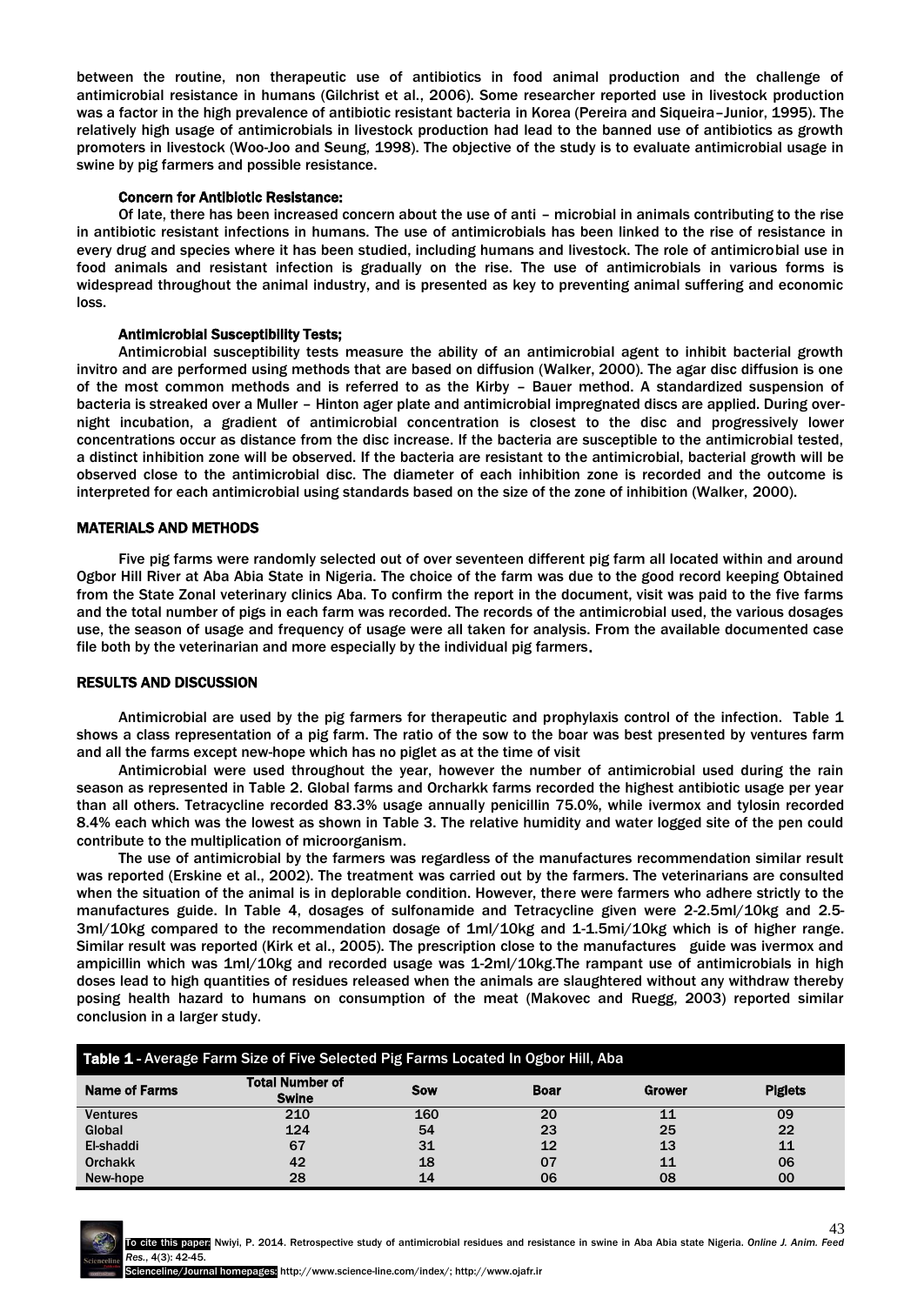# Table 2 - Average number of different antimicrobial used per year in five farms

| Name of Farms   | <b>Dry Season</b> | <b>Raining Season</b> | Total/year |
|-----------------|-------------------|-----------------------|------------|
| <b>Ventures</b> |                   |                       | 5          |
| Global          | ∸                 |                       | 8          |
| El-shaddi       |                   | 3                     | 4          |
| <b>Orchakk</b>  | 2                 | 6                     | 8          |
| New-hope        |                   | 5                     | 6          |

# Table 3 - Frequency of antimicrobial usage per year

| <b>Types of Antimicrobials</b> | <b>Frequency of Occurrence</b> | Percentage usage/year   |
|--------------------------------|--------------------------------|-------------------------|
| <b>Ampicillin</b>              |                                | $25.0\%$ $(3/12x100/1)$ |
| <b>Penicillin</b>              | 9                              | 75.0% (9/12x100/1)      |
| Streptomycin                   | $\overline{2}$                 | 16.6% $(2/12x100/1)$    |
| <b>Tetracycline</b>            | 10                             | 83.3% (10/12x100/1)     |
| <b>Tylosin</b>                 | 1                              | $8.40\%$ $(1/12x100/1)$ |
| <b>Sulfonamide</b>             | 3                              | $25.0\%$ $(3/12x100/1)$ |
| <b>Ivermox</b>                 | 1                              | 8.40% $(1/12x100/1)$    |

## Table 4 – Recommended Dosage for Antimicrobial and Dosage used by Swine Farmers

| <b>Types of Antimicrobials</b> | <b>Recommended dosage</b>          | <b>Average Dosage used</b> |
|--------------------------------|------------------------------------|----------------------------|
|                                | ml/kg                              | ml/kg                      |
| <b>Ampicillin</b>              | 1m/10kg                            | $1-2ml/10kg$               |
| <b>Penicillin</b>              | 1ml/10kg                           | $2.5-3ml/10kg$             |
| Streptomycin                   | 1ml/10kg                           | $1-2ml/10kg$               |
| <b>Tetracycline</b>            | 1m/10kg                            | $2.5-3ml/10kg$             |
| <b>Tylosin</b>                 | 1.5 <sub>m</sub> /20 <sub>kg</sub> | $1-2ml/10kg$               |
| <b>Sulfonamide</b>             | 1ml/10kg                           | $2.0 - 2.5$ ml/10kg        |
| <b>Ivermox</b>                 | 1m/10kg                            | $1.5-2ml/10kg$             |

## **CONCLUSION**

The populace will continue to be concerned about the development and transfer of antimicrobial resistance in livestock and veterinarians will need to be responsive to the occasion. The amount of exposure to some antimicrobial has been linked to increase resistance. The is the need to educate swine farmers on the importance of consulting the veterinarians on time for expatriate advice and treatment in the event of outbreak of disease can not be over-emphasis. Antimicrobial sensitivity test should be recommended before antimicrobial could be administered to animals.

## **REFERENCES**

- Erskine RJ walker RD Bolin CA Bartlett BC and white DG (2002). Trend in antibacterial susceptibility of mastitis pathogens during a seven year period. Journal Dairy Science, 85: 1111-1118
- Guardabassi L and Couravalin P (2006). Modes of antimicrobial and mechanisms of bacterial resistance chap 1 in Aarestrup. F.M., Antimicrobial resistance in bacteria of animal origin.
- Gilchrist MJ Greko CO Wallings DB Beran GW Rilay DG and Throne PS (2006). The Potential Role of Concentrated Animal Feeding Operations in Infections Disease Epidemics and antibiotic resistance. Environmental Health Perspective, 115:313-316
- Graham JP Boland JJ and Silbergeld EL (2007). Growth promoting antibiotics in food animal production an economic analysis. Public Health Reports, 122: 79-87
- Hall R and Collis C (1995). Mobile gene Cassettes and integrons: Capture and spread of genes by site specific recombination. Molecular Microbiology, 15: 593 – 600.
- Kirk JH McCowan BO Atwill ER Glenn KS and Cullor JS (2005). Association of minimum inhibitory concentration cluster patterns with dairy management practices for environmental bacteria isolated from bulk tank milk. Journal Dairy Science, 88: 3710-3720.

Levy S (2002). The Antibiotic paradox 2nd Edition

Makovec JA and Ruegg PL (2003). Antimicrobial resistance of bacterial isolated from swine sample submitted for bacterial culture. Journal American Veterinary Association, 222: 1582-1589